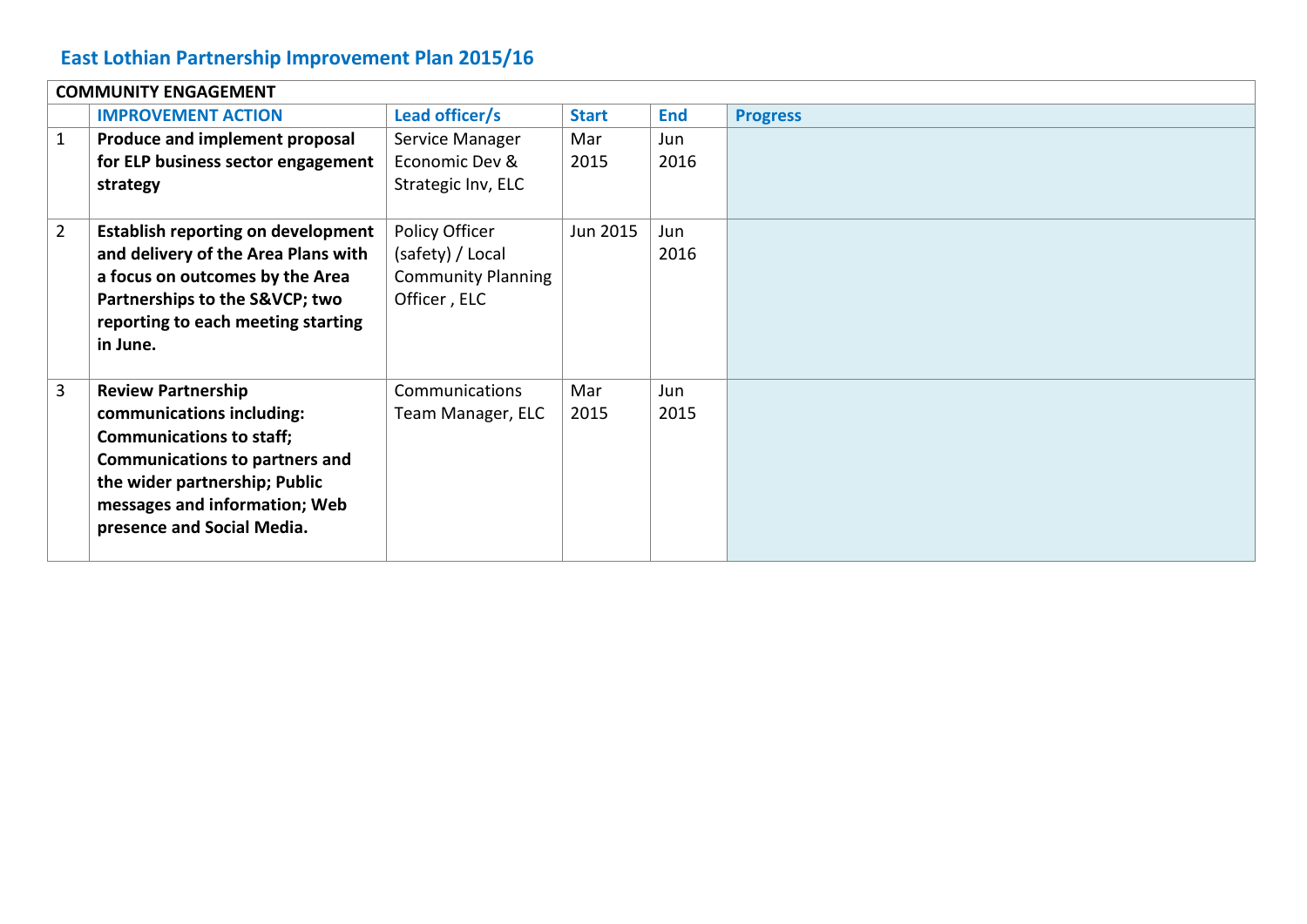|   | <b>USE OF EVIDENCE</b>                |                           |              |            |                 |  |
|---|---------------------------------------|---------------------------|--------------|------------|-----------------|--|
|   | <b>IMPROVEMENT ACTION</b>             | Lead officer/s            | <b>Start</b> | <b>End</b> | <b>Progress</b> |  |
| 4 | Produce a logic model or equivalent   | Outcome                   | Mar          | <b>Dec</b> |                 |  |
|   | (including resourcing) for each       | Accountable Officers      | 2015         | 2015       |                 |  |
|   | Priority Action proportionate to the  |                           |              |            |                 |  |
|   | focus of the action, which is         |                           |              |            |                 |  |
|   | approved and monitored by each        |                           |              |            |                 |  |
|   | <b>Supporting Partnership.</b>        |                           |              |            |                 |  |
|   |                                       |                           |              |            |                 |  |
| 5 | Identify and resolve barriers to data | <b>ELP Officers Group</b> | Mar          | Jun        |                 |  |
|   | sharing, principally in relation to   |                           | 2015         | 2015       |                 |  |
|   | sensitive issues.                     |                           |              |            |                 |  |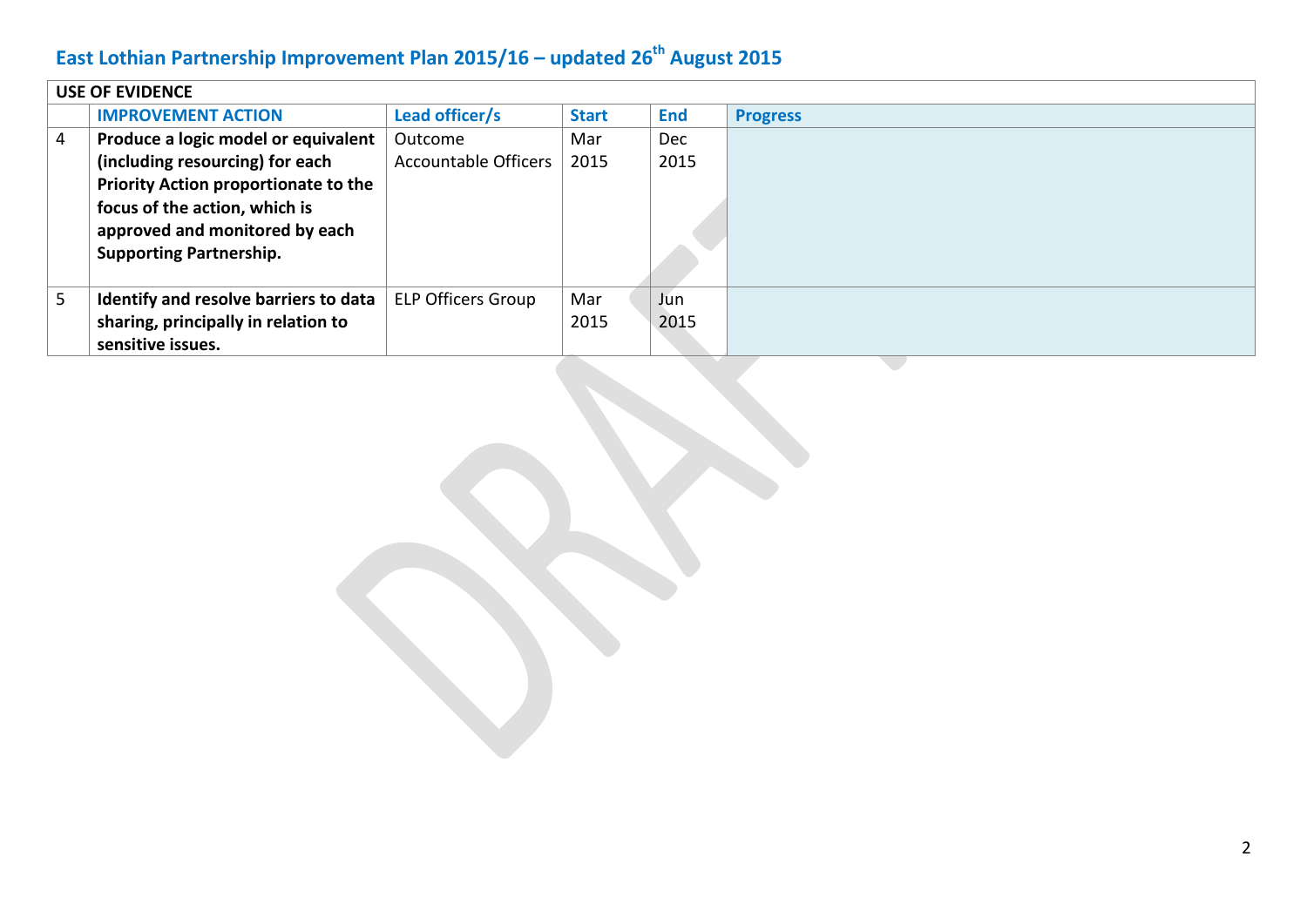|   | <b>LEADERSHIP</b>                                                                                                                                                                                           |                                                  |              |             |                 |  |  |
|---|-------------------------------------------------------------------------------------------------------------------------------------------------------------------------------------------------------------|--------------------------------------------------|--------------|-------------|-----------------|--|--|
|   | <b>IMPROVEMENT ACTION</b>                                                                                                                                                                                   | Lead officer/s                                   | <b>Start</b> | <b>End</b>  | <b>Progress</b> |  |  |
| 6 | <b>Review the Members Handbook</b><br>and in particular:<br>-governance structure - taking<br>account of the Integrated Joint<br>Board (H&SC)<br>-roles and remits<br>-membership<br>-appointment of chairs | <b>Chairs Group</b>                              | Mar 2015     | Jul<br>2015 |                 |  |  |
| 7 | Assess training and support needs<br>for partner members including<br>scrutiny, performance, etc.                                                                                                           | Policy officers, ELC                             | Mar 2015     | Jul 2015    |                 |  |  |
| 8 | <b>Establish new arrangements for</b><br>Police / Fire scrutiny.                                                                                                                                            | Policy Officer<br>(safety), ELC                  | Mar 2015     | <b>TBC</b>  |                 |  |  |
| 9 | Set out the governance structure<br>for all ten outcomes at strategic,<br>tactical and operational levels and<br>map the links across the<br>partnership and from partners to<br>delivery.                  | Partnership<br><b>Supporting Officers</b><br>(3) | Mar 2015     | Oct<br>2015 |                 |  |  |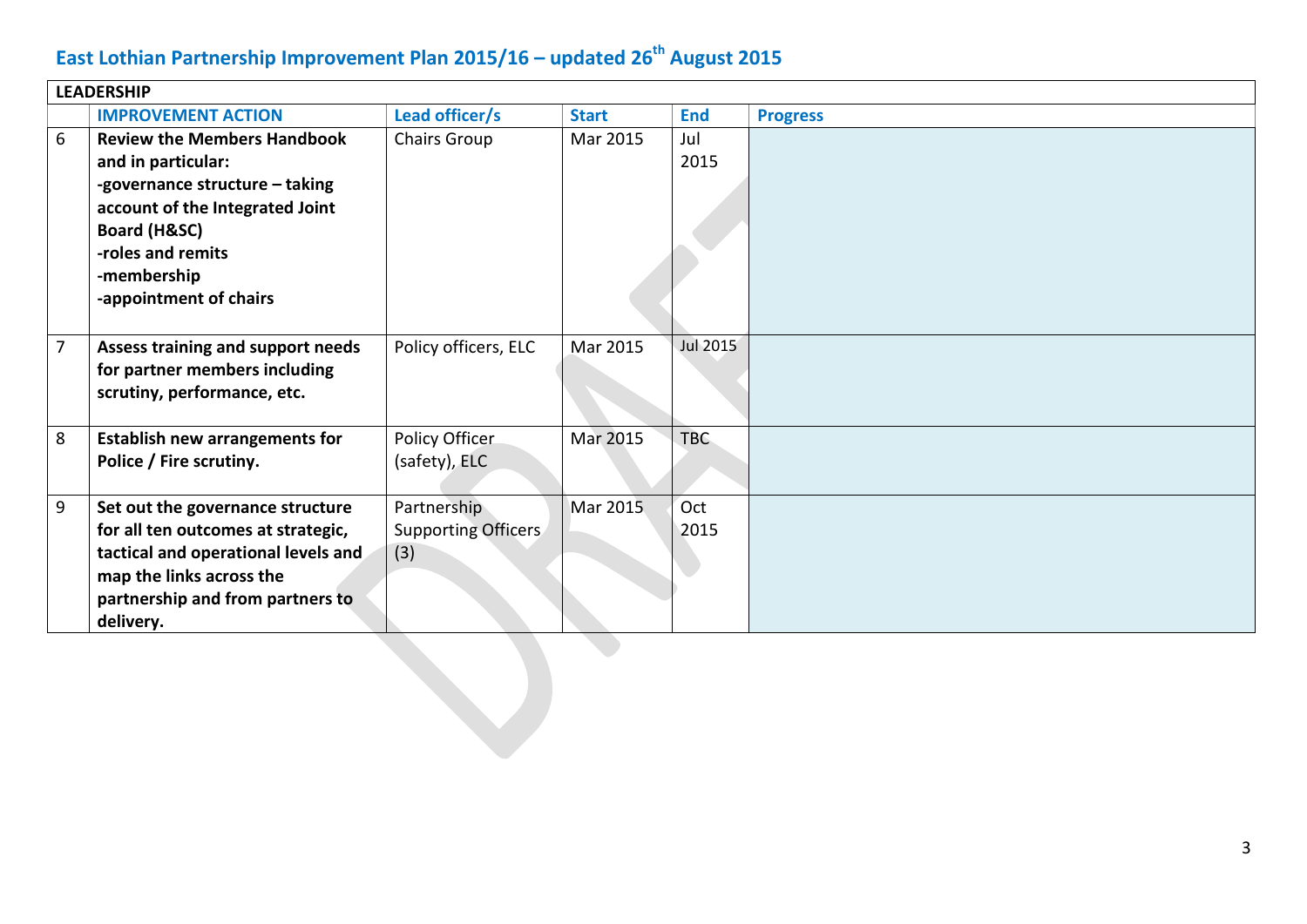| <b>GOVERNANCE</b> |                                     |                            |              |                 |                 |
|-------------------|-------------------------------------|----------------------------|--------------|-----------------|-----------------|
|                   | <b>IMPROVEMENT ACTION</b>           | Lead officer/s             | <b>Start</b> | <b>End</b>      | <b>Progress</b> |
| 10                | <b>Each Partnership Group to</b>    | Chairs Group               | Jun 2015     | Oct 2015        |                 |
|                   | determine the key risks and         |                            |              |                 |                 |
|                   | opportunities for their group       |                            |              |                 |                 |
|                   | annually.                           |                            |              |                 |                 |
| 11                | Bring forward a proposal to         | Depute Chief               | May          | Oct 2015        |                 |
|                   | strengthen the role of the TSI in   | Executive, STRIVE          | 2015         |                 |                 |
|                   | ELP.                                |                            |              |                 |                 |
| 12                | Review minute/action note style     | Partnership                | Mar          | <b>Jun 2015</b> |                 |
|                   | and publication guidelines and also | <b>Supporting Officers</b> | 2015         |                 |                 |
|                   | how information is circulated.      | (3)                        |              |                 |                 |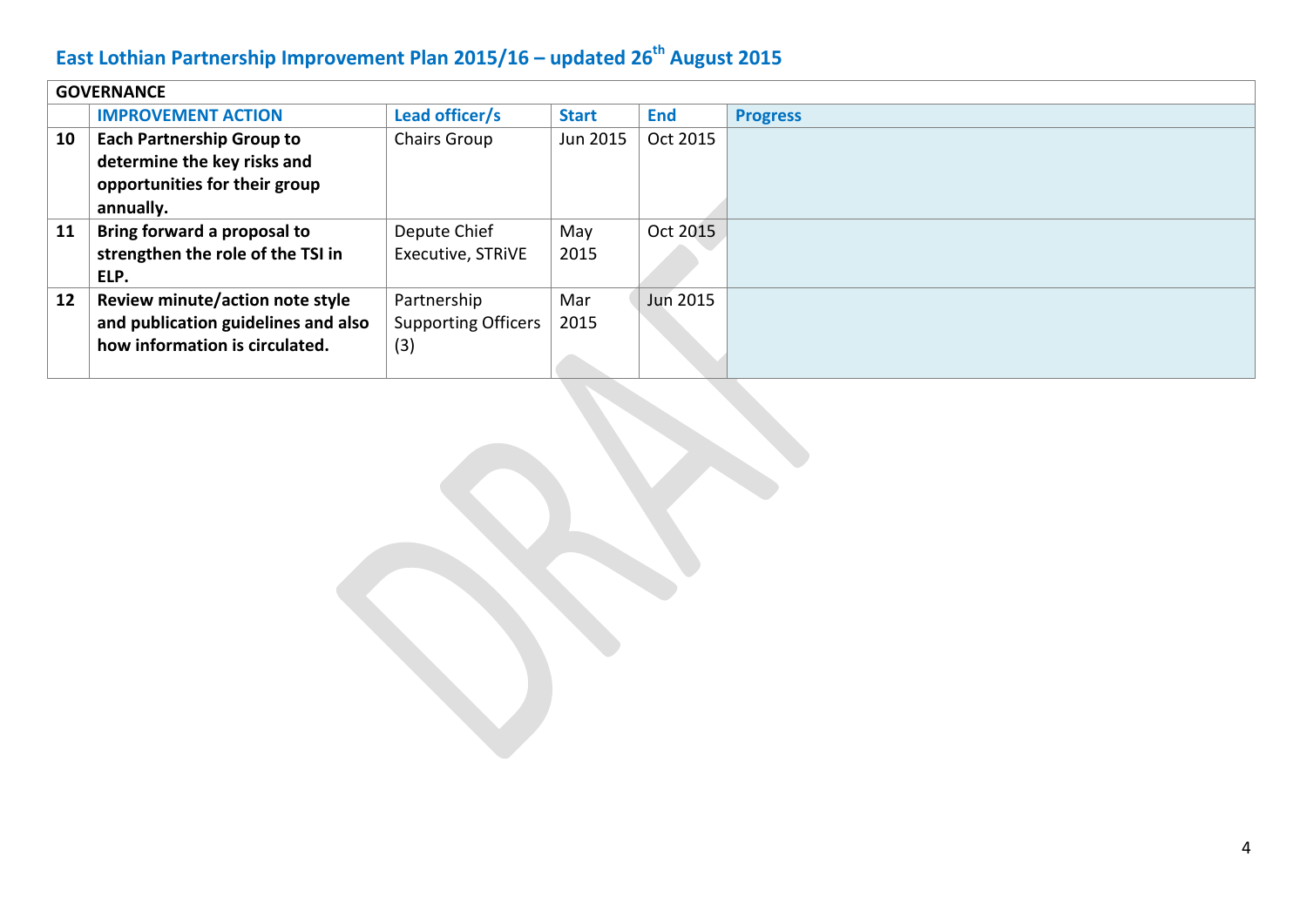|    | <b>USE OF RESOURCES</b>                                                                                                                                                                                                                                                                                                  |                       |              |            |                 |  |  |
|----|--------------------------------------------------------------------------------------------------------------------------------------------------------------------------------------------------------------------------------------------------------------------------------------------------------------------------|-----------------------|--------------|------------|-----------------|--|--|
|    | <b>IMPROVEMENT ACTION</b>                                                                                                                                                                                                                                                                                                | Lead officer/s        | <b>Start</b> | <b>End</b> | <b>Progress</b> |  |  |
| 13 | <b>Establish Partnership Asset</b>                                                                                                                                                                                                                                                                                       | Service Manager -     | 2014         | tbc        |                 |  |  |
|    | <b>Management Plan.</b>                                                                                                                                                                                                                                                                                                  | Strategic Asset & C.  |              |            |                 |  |  |
|    |                                                                                                                                                                                                                                                                                                                          | Plan Mgmt, ELC        |              |            |                 |  |  |
| 14 | <b>Bring forward proposals on:</b>                                                                                                                                                                                                                                                                                       | Lead TBC              | Mar          | Oct 2015   |                 |  |  |
|    | a) How partners report on their                                                                                                                                                                                                                                                                                          | And Chief Finance     | 2015         |            |                 |  |  |
|    | budgets                                                                                                                                                                                                                                                                                                                  | <b>Officers Group</b> |              |            |                 |  |  |
|    | b) Develop joint resourcing<br>focusing initially on four Priority<br>Actions to support the delivery of<br>the SOA:<br>- Employability/Positive<br><b>Destinations</b><br>- Physical Activity with a focus on<br>health and wellbeing<br>- Enabling people to live at home or<br>in a homely setting<br>- Volunteering, |                       |              |            |                 |  |  |